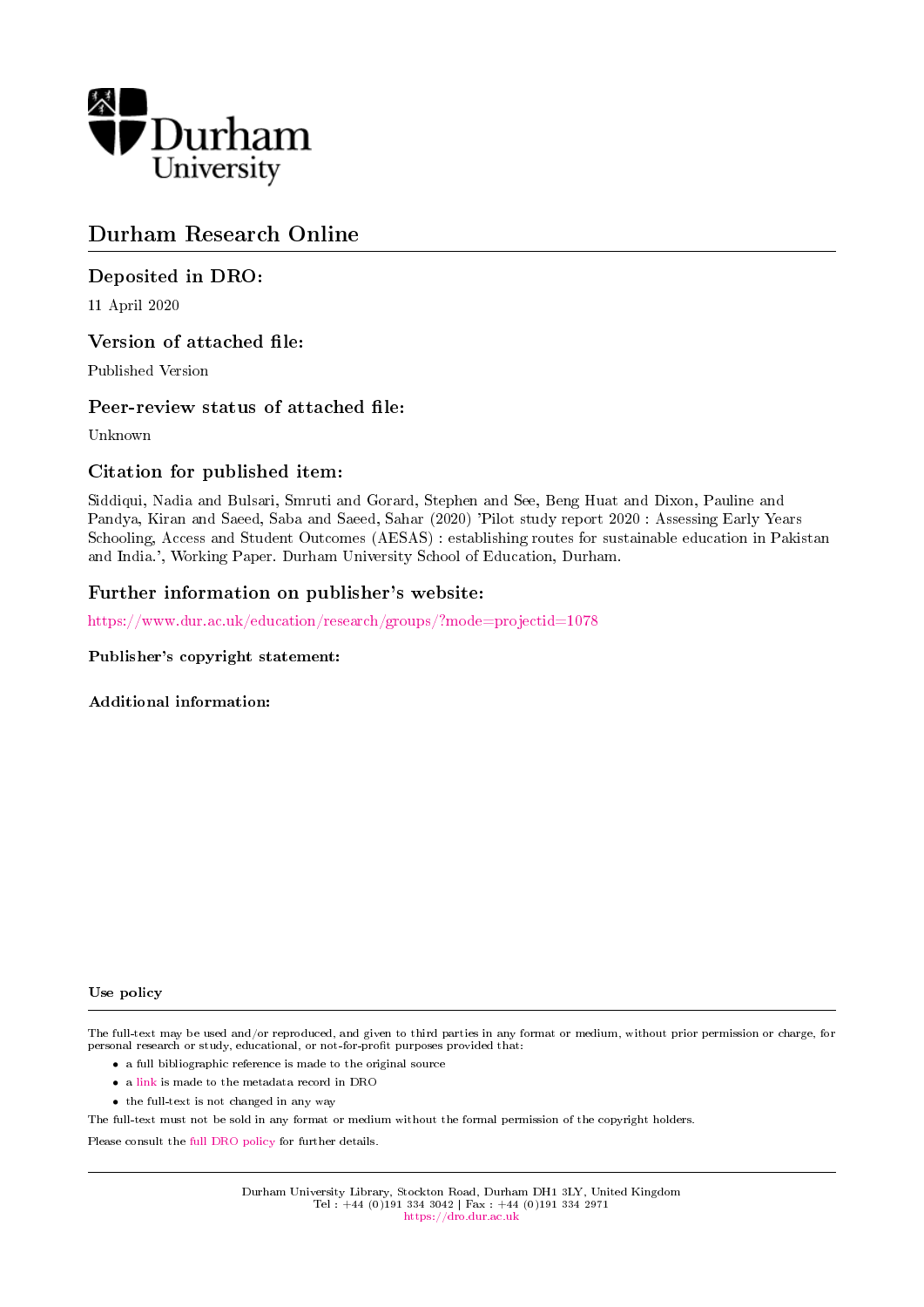

University

children's readiness to attend

formal school.





**Assessing Early Years Schooling, Access and Student Outcomes (AESAS): Establishing routes for sustainable education in Pakistan and India**



Project members: Dr Nadia Siddiqui Dr Smruti Bulsari Professor Stephen Gorard Dr Beng Huat See Professor Pauline Dixon Professor Kiran Pandya Miss Saba Saeed Mrs Sahar Saeed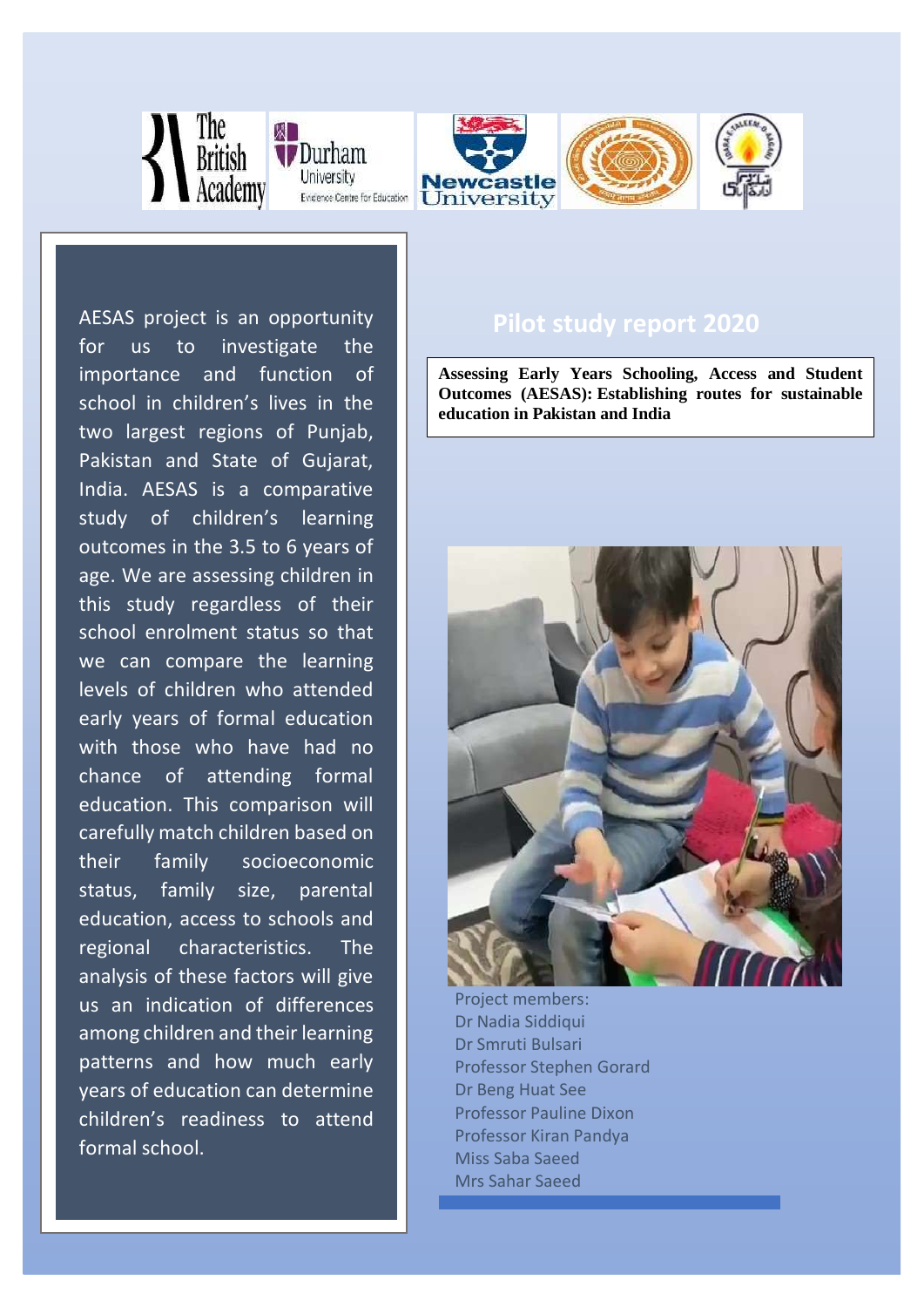## **Introduction**

We have conducted a pilot study of this work, assessing the feasibility of assessment and survey tools and access to children and families. For the pilot, we selected a range of regional settings in rural, urban and suburban / semi-urban areas to understand the initial response from communities and families, and to make improvements in the measurement tools and plans of the main study. In this pilot study work we were able to collect detailed information on children's response to learning, home environment, availability of learning resources, parental engagement and attitudes towards children's learning. This rich data is only part of the study, and we have recorded these observations for deeper understanding of facilitators and barriers towards children's cognitive learning in early years.

#### Research questions

a) How ready for school are young children aged 3.5 to 6 in India and Pakistan? b) What level of progress in cognitive development is made by children who attend one year of formal pre-primary schooling (Kindergarten, Nursery, Reception, Grade 1) compared to those who do not? c) What are the differences in health and learning attitudes between children attending and not attending school?

Research questions involve the survey, measurements and interviews in the Punjab province of Pakistan, and the state of Gujarat in India. The districts with the lowest score on the Human Development Index will be selected. From each of the districts, 2 villages will be selected and from each village 10 volunteering households will be invited to participate. The surveyor will ensure that households invited for participation have children of age 3.5 to 6. This will give a sample of around 720 households (360 from each district in Punjab and Gujarat), depending on the size and population of the village. Children aged 4 to 6 (according to parental reports of children's age) will be assessed.

Children's assessment selected for this study is International Development and Early Learning Assessment (IDELA) which is developed by the organisation Save the Children. IDELA has been adopted in 32 countries for assessing children's learning and development. The test has been translated into several languages. There are nearly 12 studies published in which this instrument has been used. The nature and research design of studies vary. However, there is evidence that shows IDELA can be successfully implemented with children, and the items in the major learning domains (See table 1)

clearly demonstrate children's early years of development and learning profile.

## Pilot of IDELA

International Development and Early Learning Assessment (IDELA) is a standardised assessment tool widely used for assessing learning development of children 3.5 to 6 year's old. Sample for the pilot study included only 7 children from a nursery school in England.

The test is individually administered for each child. The test has 22 items, which cover the following four domains of learning and development in early years.

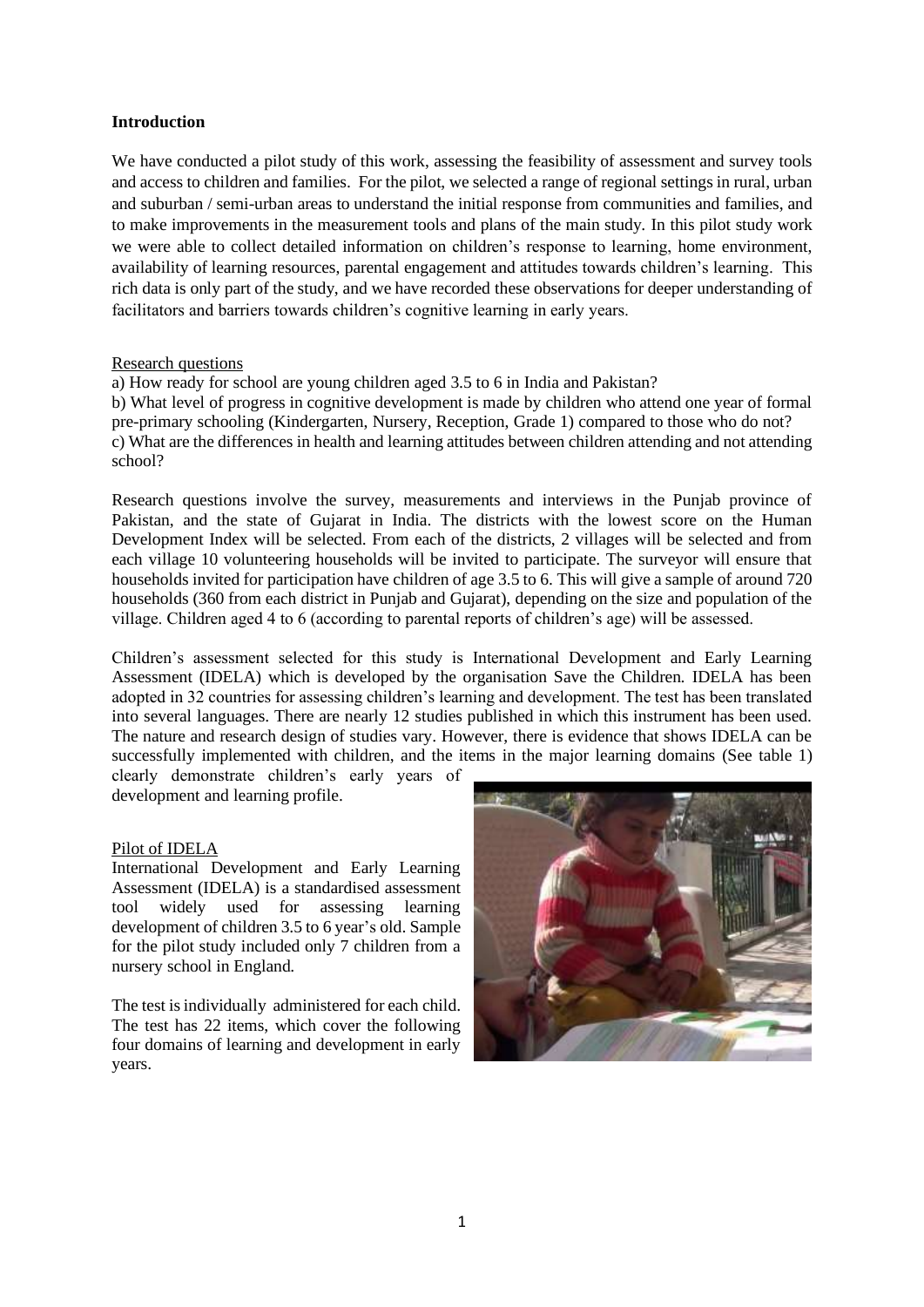|  |  | Table 1: IDELA domains and subdomains |
|--|--|---------------------------------------|
|  |  |                                       |

| <b>Emergent Literacy and Language</b>                         | <b>Emergent Numeracy</b>                       | Social-emotional<br><b>Development</b> |  |  |  |
|---------------------------------------------------------------|------------------------------------------------|----------------------------------------|--|--|--|
|                                                               |                                                |                                        |  |  |  |
| Print awareness                                               | Comparison by size and length                  | Peer relations                         |  |  |  |
| Expressive vocabulary                                         | Number identification                          | <b>Emotional awareness</b>             |  |  |  |
| Letter identification                                         | Classification/Sorting                         | Empathy                                |  |  |  |
| Emergent writing                                              | Shape identification                           | Conflict resolution                    |  |  |  |
| Initial sound discrimination                                  | Simple operations One-to-one<br>correspondence | Self-awareness                         |  |  |  |
| Listening comprehension                                       | addition and subtraction                       |                                        |  |  |  |
|                                                               | Jigsaw                                         |                                        |  |  |  |
| Executive Function (short-term memory and inhibitory control) |                                                |                                        |  |  |  |
| Approaches to learning                                        |                                                |                                        |  |  |  |

The objective of this pilot was to assess the feasibility of implementing IDELA on children aged 3.5 to 4 years. This involved administering the test on individual children and assessing the following measures:

- Average time to administer the test per child
- Level of difficulty for each item
- Suitability of sequence for the items and sections
- Feasibility of using materials
- Children's level of engagement in the test
- Any implementation challenge or barrier for school, teachers, parents, children and assessor

The test administration involved the following steps in the same sequence:

- 1. Taken individual child with teacher's permission to a quiet corner of the classroom (or a designated area chosen by class teacher) where the test process could not be interrupted by any other activity.
- 2. Test was one-to-one administration in which individual child was assessed.
- 3. Test administration involved an assessor, a scorer and the identified child.
- 4. The assessor interacted with the child throughout the process while the scorer observed and scored each item.
- 5. A reward of stickers / chocolates was given to each child after the test.
- 6. The assessor recorded the time spent on individual test administration.
- 7. The child was taken back to the class after the test.
- 8. The assessor and scorer completed the last section, 'overall observation of child (7 items)' on mutual agreement

The test materials were already prepared and packed in a small test-kit, which included the following items.

- 1. Original copy of the test
- 2. Score sheets for 10 tests
- 3. Two cards for size comparison
- 4. Six cards for classification and sorting
- 5. One card for shape identification
- 6. One card for number identification
- 7. A box containing rolling balls / ice cream sticks for counting
- 8. Two cards for addition and subtraction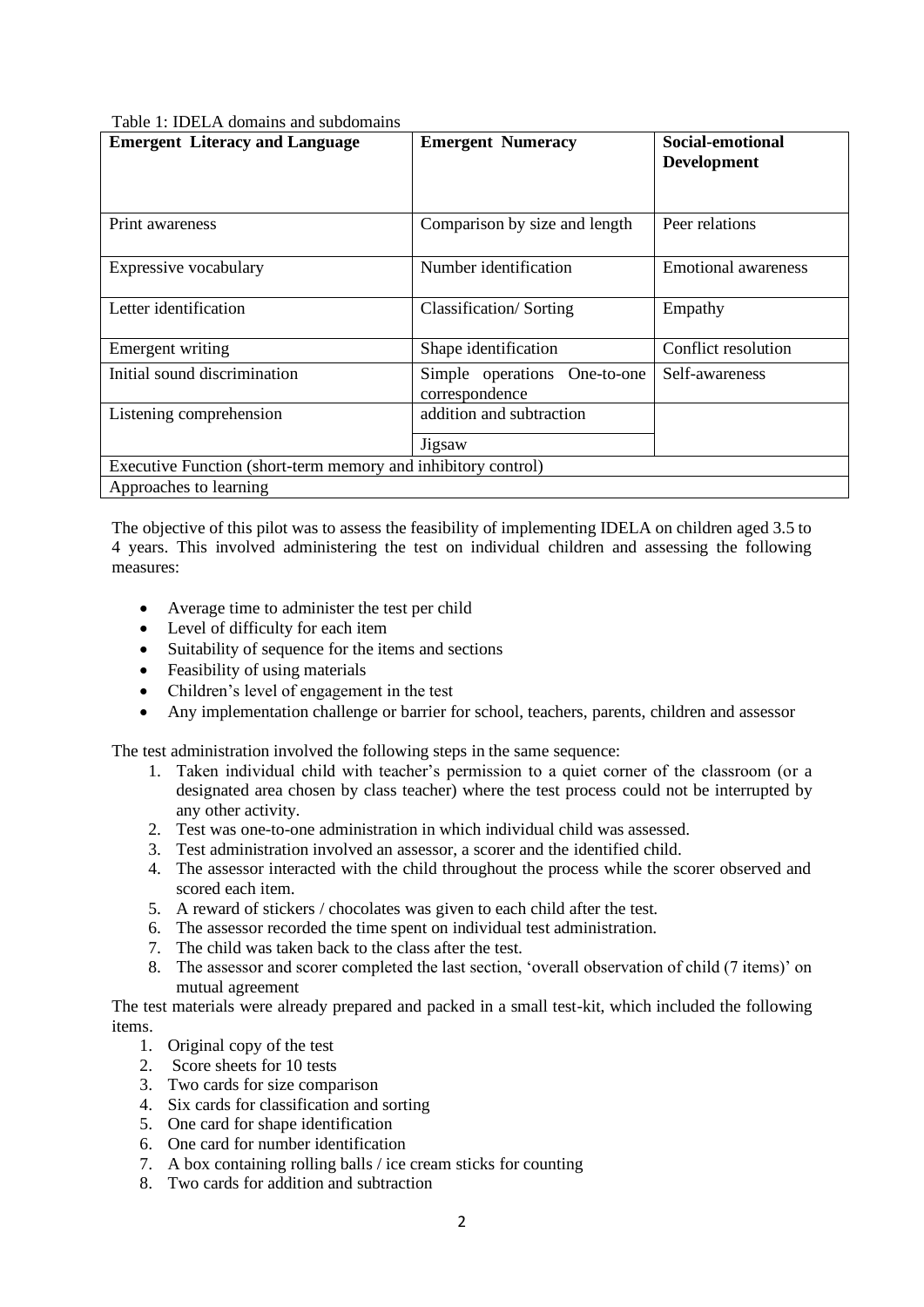- 9. A jigsaw puzzle of four pieces and a full picture for reference
- 10. A card with simple triangle for copying the shape
- 11. A picture card of a child with crying face
- 12. A card with printed story text so that the assessor could read it to the child (only for the assessor)
- 13. A card with numbers printed to test child's term memory (only for the assessor)
- 14. Coloured pens / pencils for children to write name, draw a person and copy the triangle activities
- 15. A few sheets of plain white paper for writing name, drawing a person and copying the triangle

The tests were prepared well before time and the assessor practiced the test on four adults (who pretended to be 5 years old) before the test was administered on children. This practice session on adults helped the assessor in familiarising with the test content and be able to implement each item with sequence and fluency as expected in a standardised protocol. In the actual training of assessors and scorers, this practice can be followed on colleagues or volunteering adults.

The test administration was not interrupted at any stage and sequence in the sections and items was followed according to the standardised test protocol. No child showed any sign of boredom with test activities, which could have interrupted the test. In one case, the identified child showed lack of engagement earlier on and after initial five minutes of our efforts for engagement in the test activities, we stopped and ushered her back to the classroom. The teacher already identified that the child had several difficulties in speech, language and communication and had a delayed start in speaking since enrolled in the nursery. In home settings, we believe this information can be obtained from parents who can give indication of children's ability to communicate clearly or face difficulty.

## **Emergent Literacy and Language**

In the original test this domain includes six activities (subdomains): Print awareness, expressive vocabulary, letter identification, emergent writing, first letter sound identification, and listening comprehension. We excluded print awareness for this pilot in order to reduce the test administration time.

*Expressive vocabulary:* This is a one-to one correspondence in which the child was asked to give the names of items, as many as they can, we buy from grocery shops / vegetable markets. Children were also



asked to give the names of animals as many as they know. The frequency of grocery / food items / vegetables and names of animals told by each child were recorded.

*Letter identification*: Each child was shown a grid of print letters in English on an A4 size card sheet. There were 20 capital letters. The assessor asked each child to say the letter, which the assessor pointed. The sequence of letters were left to right for English and Gujarati (E to I) and right to left for Urdu. For each correct identification of the letter score 1 was given. Where the child wrongly identified the score of 0 was recorded. If the child refused to tell said, "I don't know" 999 was recorded.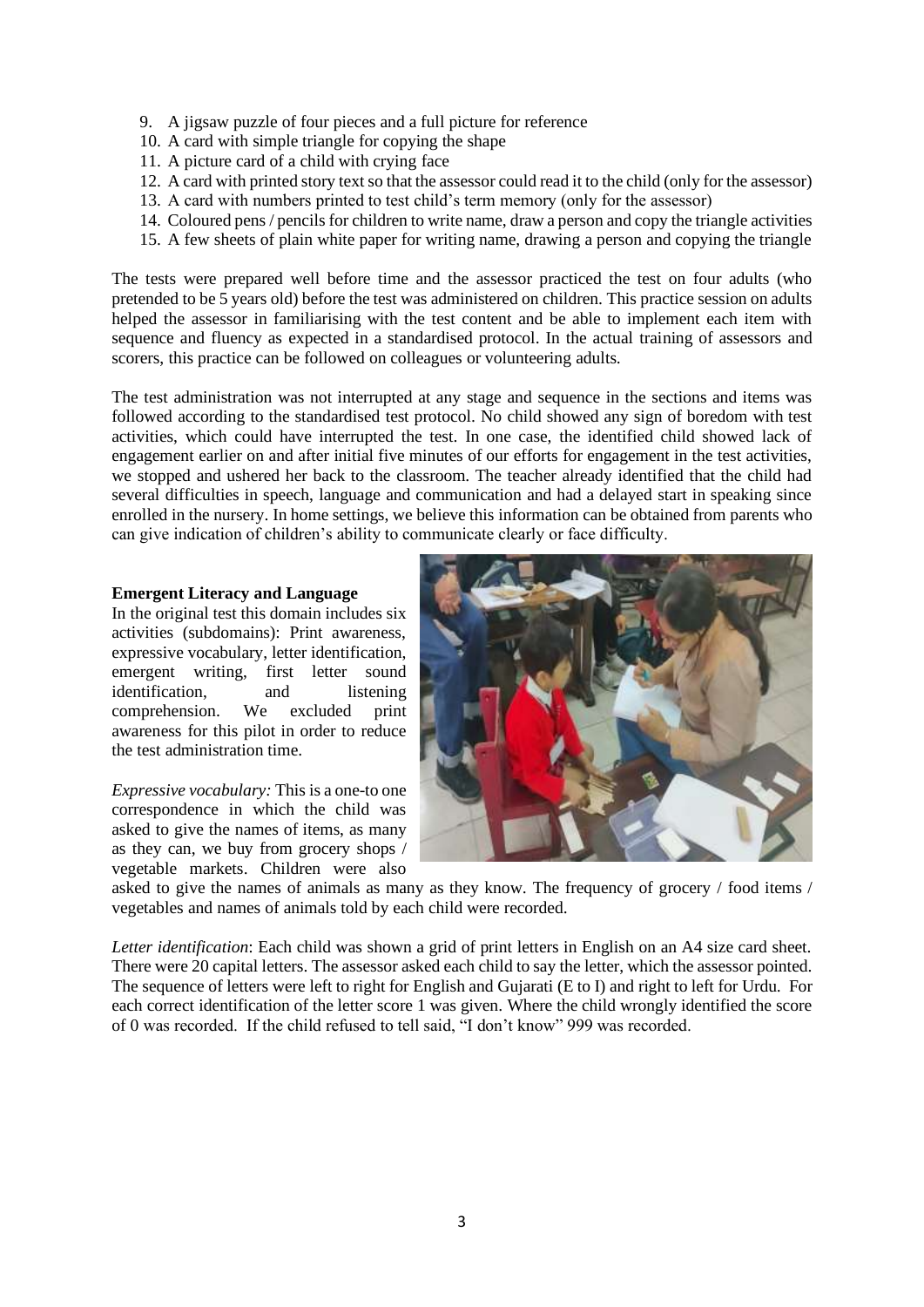| E | Т | Α | Ν |   |
|---|---|---|---|---|
| O | S | н | R | D |
| Г | С | U | M | F |
| G | W | B | Υ | Ρ |

This letter identification has been adapted in Gujarati and Urdu versions and used in the pilot study.

*Emergent writing:* This is a timed task (not more than 2 minutes). Each child was given a sheet of paper and a pencil. The assessor asked the child to write their name in any way they know. They were asked to do their best but if they can't write then clearly say, 'I don't know'. The emergent writing was assessed in 0-4 levels. If the child has not made any effort to write their names then it was 0 and if the name was written as such that the assessor can read it clearly then it was 4. Some children just wrote the first letter of their name for which they were given score of 1 and if they wrote more than two correct letters in their name then score of 2. If a child wrote first name but the quality of writing is poor than it was scored 3. See writing samples below:





Level 3 (Essa)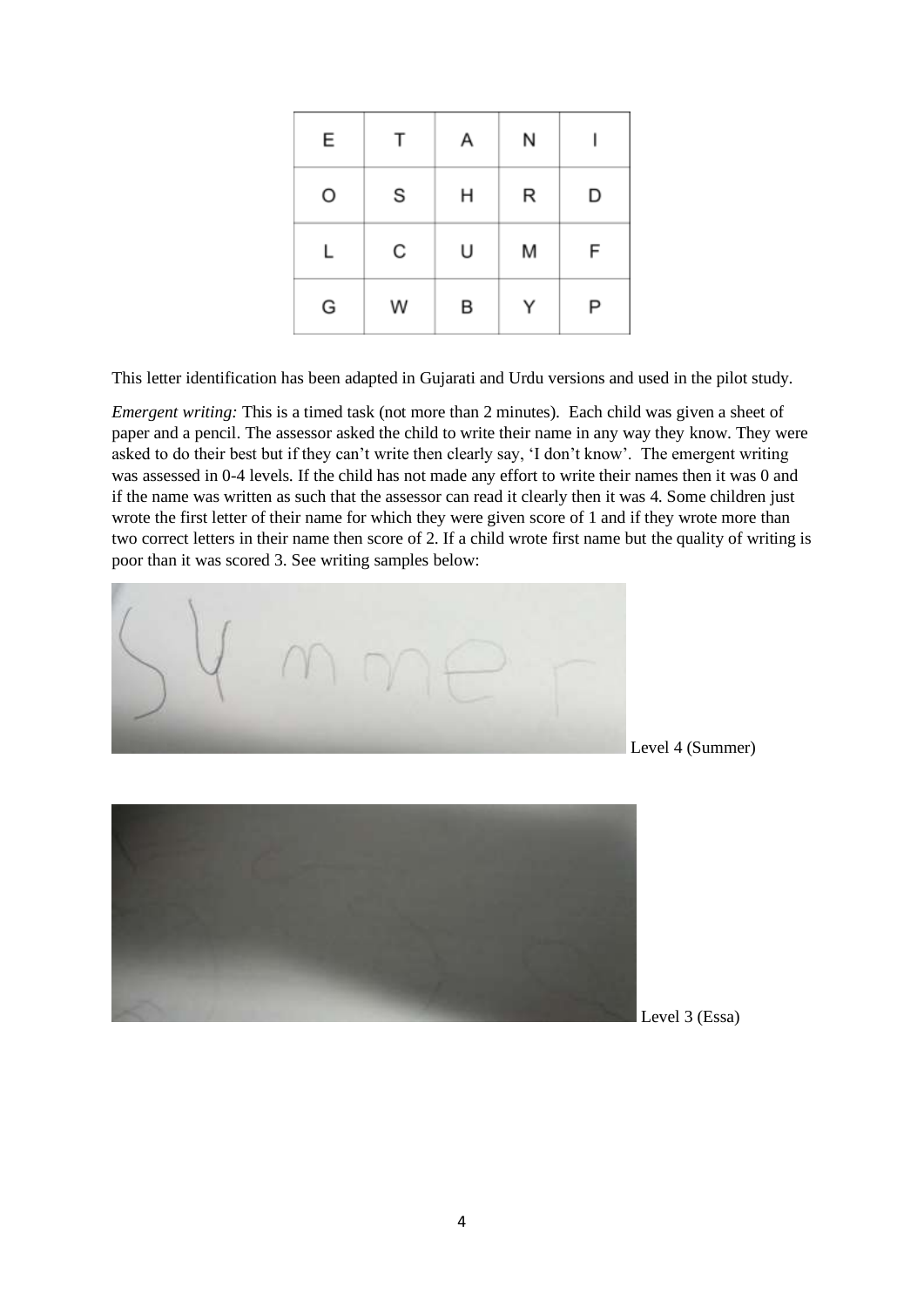

Level 1 (Rob)

There was no problem in conducting this activity. We just found that instead of a lead pencil the child could have been given a crayon or coloured marker. In case of children studying in Government preschools (Anganwadi centres) of Gujarat, they are not given an exposure to writing until they attain the age of 6 years. Therefore, the children who were enrolled in Anganwadis refused to do this task. The Anganwadi worker (the chief lady at the Anganwadi informed that they are not taught how to write).

*First letter sound identification:* This item was one-to-one correspondence. The activity involved saying a word aloud and asking a child to identify the initial sound by matching with three other words said by the assessor. We used exactly the same words for sound identification as mentioned in the test. There was one example activity for practice and three actual sound identification tasks. The scoring was 1 (for correct identification), 0 (for incorrect identification), and 999 (for refused or I don't know).

We did not face any problem in conducting this item. The assessor gave clear instructions and used one practice to model sound. Sometimes children rushed to identify the first sound without listening to the three words carefully. The assessor asked children to stop and wait for words to match initial sound.

*Listening comprehension: "*The Mouse and the Cat" story was read from the story card. The story was read as it is written in the test. The assessor added emotions to make story interesting for children. There was no change in wording. The questions were also read as they were written in the test. In Guajarati and Urdu version, the story and the following comprehension questions will be literally translated and read to the child. There was no problem in conducting this activity. Children enjoyed listening to the story and most of them were very good at listening comprehension. The scoring was 1 (for correct answer), 0 (for incorrect answer), and 999 (for refused or I don't know). The test required scoring children's persistence and engagement this activity, which the scorer did simultaneously as she observed.

#### **Emergent Numeracy**

In the original test this domain includes six activities: Comparison by size and length, number identification, simple operations, classification/ sorting, shape identification, and addition and subtraction. There was no change implemented in this section of the test.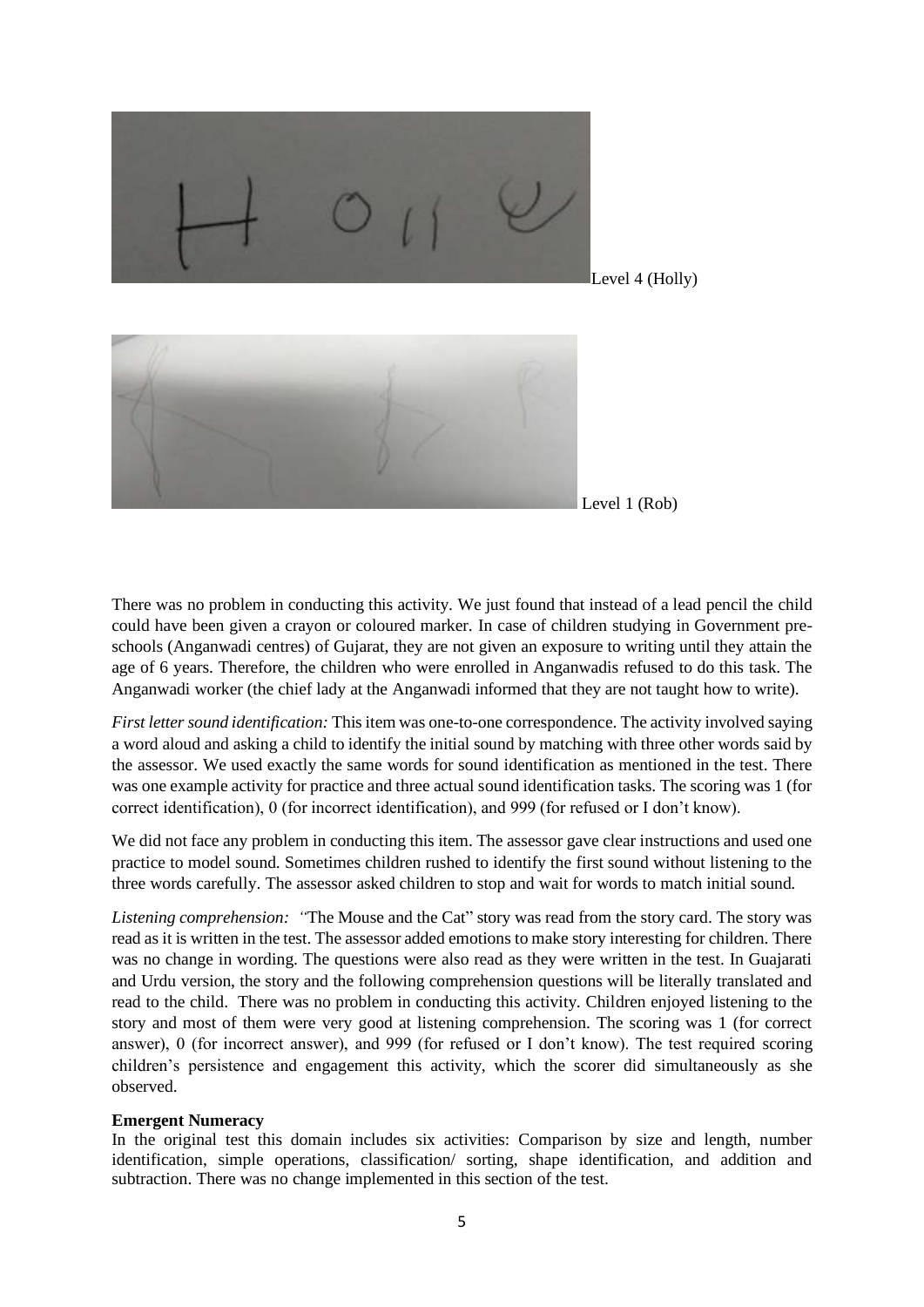#### *Comparison by size and length:*

This item has two picture cards (as in stimulus file). We used the coloured prints of shapes as available in the pack of stimulus and laminated the prints as two separate cards.



The child was first shown the card with three sticks and the assessor asked the child to point finger at the longest stick and then asked them to point their finger at the shortest. Once the child answered, we showed the second card with three circles. The assessor asked the child to point their finger at the biggest circle and then asked to point their finger at the smallest circle.

The scoring for both items was 1 (for correct answer), 0 (for incorrect answer), and 999 (for refused or I don't know).

*Classification/ Sorting:* This item involved six coloured cards. Picture cards of stars and circles (two red stars and one yellow stars, two yellow circles and one red circle). The activity was to sort the card in two groups. Children were just asked to sort the cards into two groups without any further instructions. This sorting was asked to be done two times and a child could use two different criterion as they wanted to. Most children could sort by colour and then by shape or vice versa. If the two groups were sorted on some specific criteria then then the child scored 1, if no criteria then 0, and 999 if refused or said 'I don't know'/ 'I can't do'.



We did not find any difficulty with this activity. We used the coloured prints of shapes as available in the pack of stimuli and laminated the prints as six separate cards so we could be use this several times.

*Shape identification*: This item involved identifying shapes printed on a card (as in stimulus file). The assessor asked child to identify circle, rectangle, triangle, and square on the card. The child was given instructions to point finger as they were asked. An additional question was to ask the child to look in the surroundings and identify something that is shaped like a circle.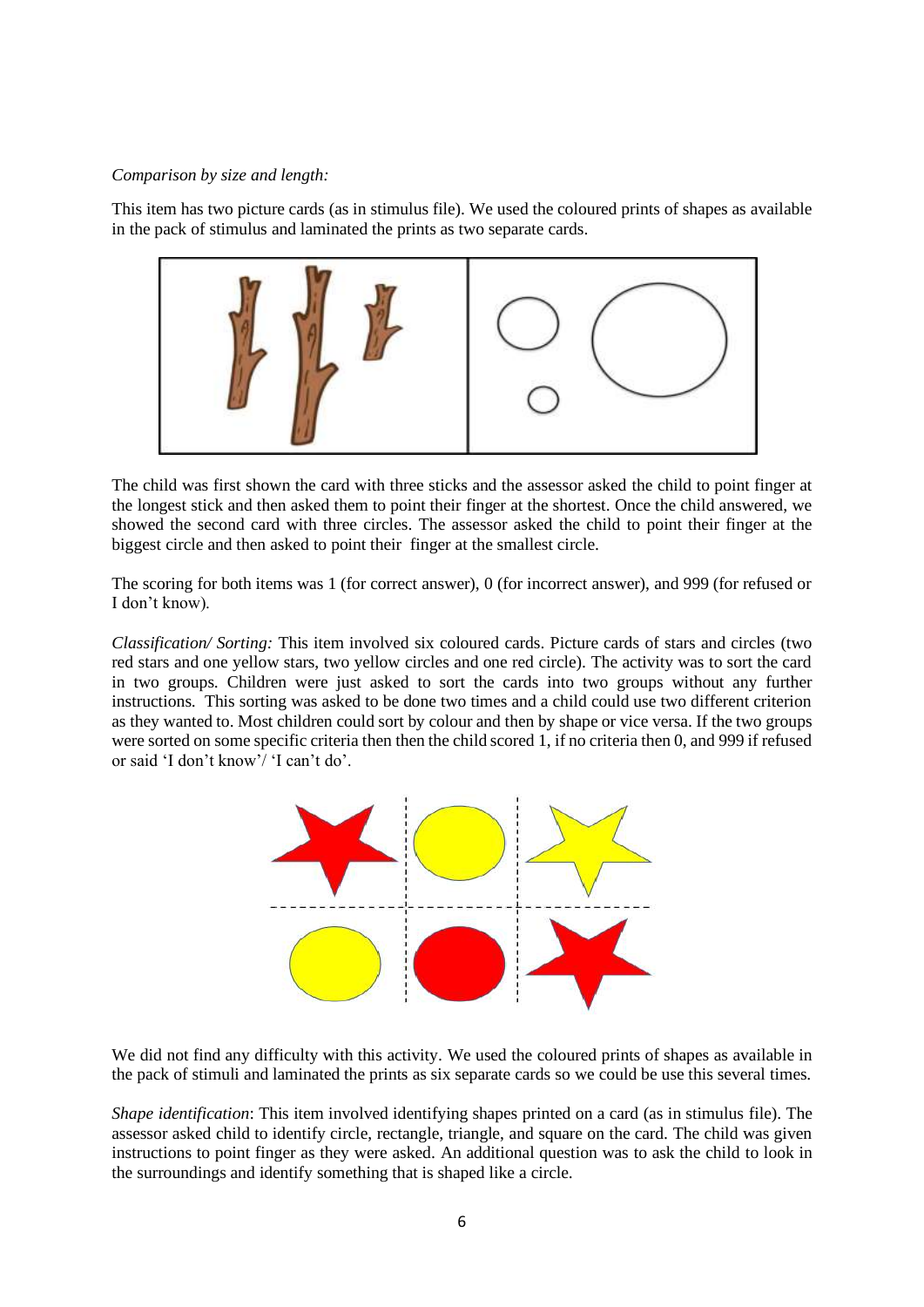

There was no example activity for this practice. The scoring was 1 (for correct count of number), 0 (for incorrect count of number), and 999 (for refused or I don't know).

We found that the assessor conducted this activity slightly different from the instruction given in the test. The assessor pointed their finger at shapes, one after the other, and asked the child to say names of the four shapes. This was a mistake during early pilots conducted in Pakistan. In the second pilot, we were careful and strictly followed the instructions as given in the test.

*Number identification:* Each child was shown a grid of print numbers in English on an A4 size card sheet. There were 20 numbers in a random order. First two lines of number were single digit and the last two were double digits. The assessor asked each child to say the number, which the assessor pointed at. The sequence of numbers was right to left (2 to 7). For each correct identification of the number, score 1 was given. Where the child wrongly identified, the score of 0 was recorded. If the child refused to tell or said, "I don't know" 999 was recorded.

| 2  | 4  | 10 | 5  |    |
|----|----|----|----|----|
| 9  | 6  | 8  | 3  |    |
| 13 | 17 | 14 | 19 | 16 |
| 15 | 18 | 11 | 12 | 20 |

The number identification would remain be the same in Urdu version, but Gujarati version has digits in the Gujarati language. The digits and their sequencing remained the same as in the original test.

*Simple operations:* This item was one-to-one correspondence. The activity required small objects for counting. We used a set of 50 small balls / ice cream sticks kept in a box. Children were asked to pick balls / sticks from box according to the number said by assessor and put them aside. Three times the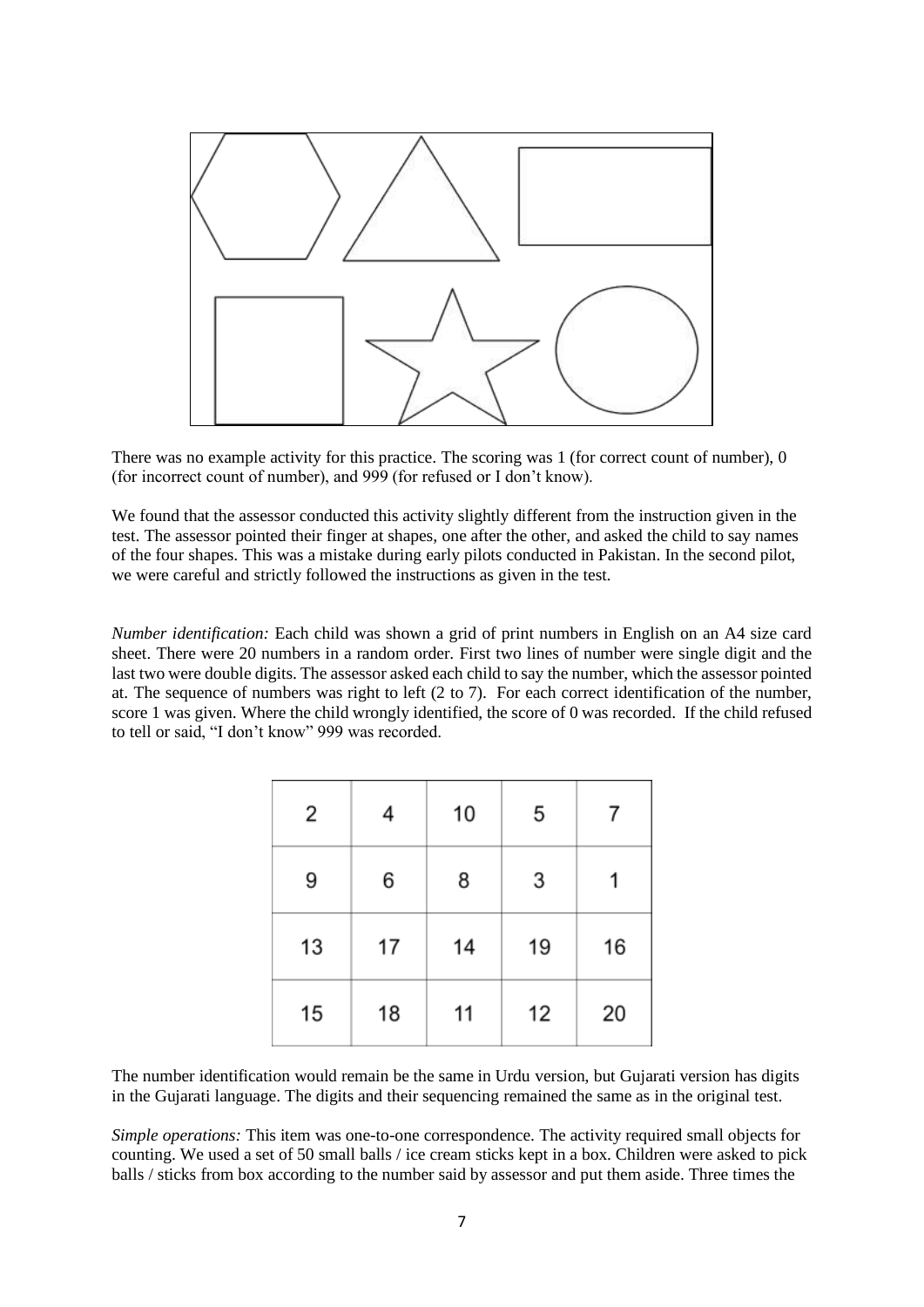assessor asked to pick balls and each time it was a number according to the test. We used exactly the same numbers (3, 8, 15) in our instructions as mentioned in the original test. There was no example activity for practice. The scoring was 1 (for correct count of number), 0 (for incorrect count of number), and 999 (for refused or I don't know).

The test required scoring children's concentration and motivation in this activity, which the scorer did instantly as she observed.

*Addition and Subtraction:* This item has two picture cards (as in stimulus file). We used the coloured prints of shapes as available in the pack of stimulus and laminated the prints as two separate cards.



The child was first shown the card with two bikes and was asked if you put two more bikes in the picture how many would there be altogether?. Once the child answered, we showed the second card with three apples and asked what you take / eat one apple away how many apples would be left? The scoring for both items was 1 (for correct answer), 0 (for incorrect answer), and 999 (for refused or I don't know).

The test suggested a practice exercise but in order to save time we did not do the practice exercise. Children were able to do the subtraction correctly but made errors in addition. Perhaps, they were able

to have a better cognition about apple than they had about the bicycle.

*Puzzle completion:* This activity was timed. The material required was a coloured picture of a cow / bull and the same picture cut into four pieces. We used the same picture as in the stimulus card. We coloured printed cards for reference and the picture cut into four pieces. All pictures were laminated for ease and repeated use.

Each child was first shown the complete picture of a cow and then the assessor displayed four cards on the table. The sequence of the four cards displayed on the table was always the same for each child and were asked to arrange it to make



into a complete picture. The complete picture remained displayed on the table while the child was doing this task. The children really enjoyed doing the task.

## **Preliminary findings**

In general children enjoyed the assessment activities and saw the tasks and learning games rather than test of their abilities. A few of them even asked "will you be coming daily / regularly?" and "When will you come again?" The answer to second question was obviously "We will come again, the next year".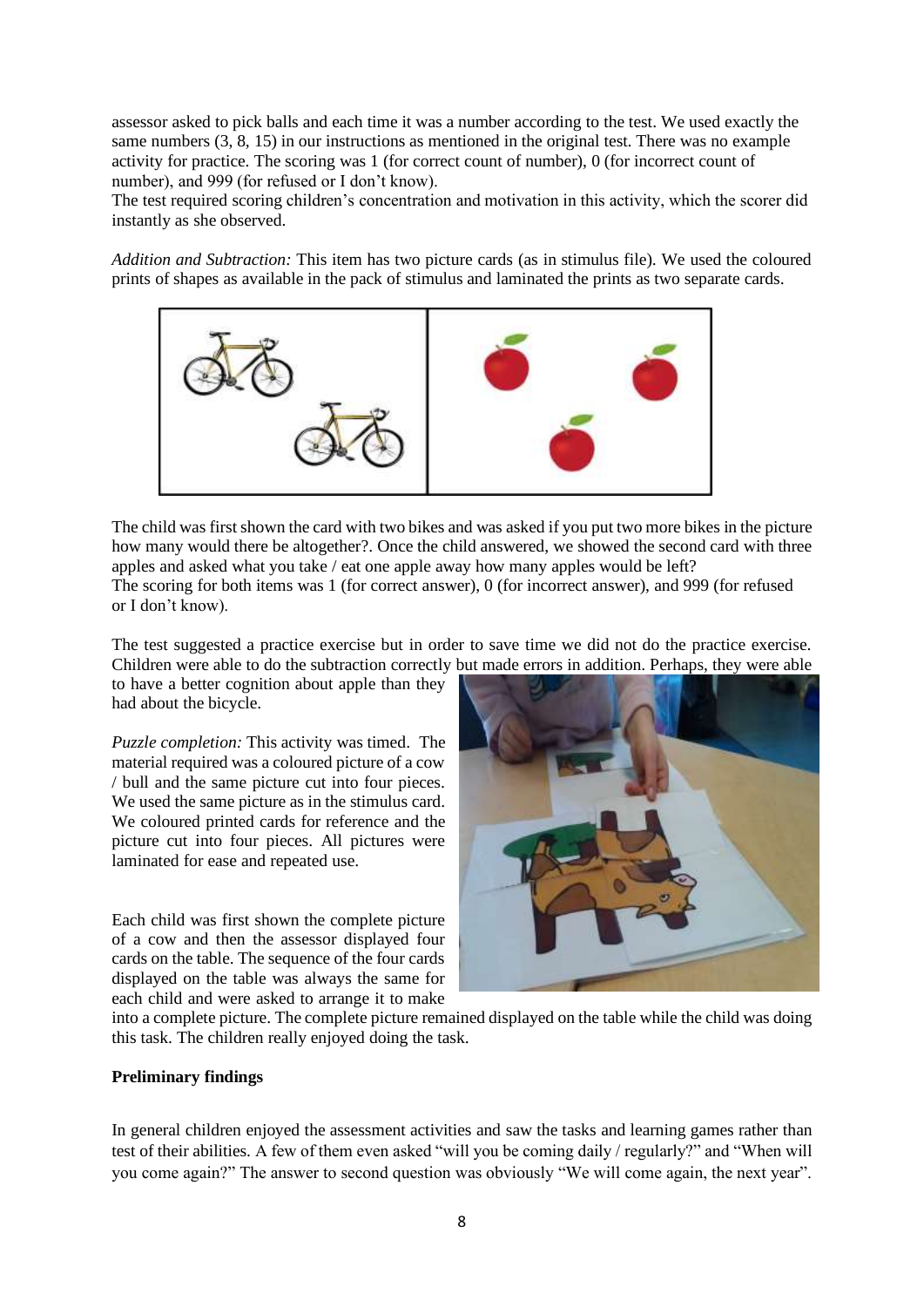The interaction was kept as informal as possible and whenever children wanted a break or to talk about other things we allowed them to do. Our common observation was that children who had a delay in language, struggled to communicate and to engage in activities. There could be several reasons of delay in language in the early years but children from families with modest educational attainments augmented with high level of poverty and deprivation clearly had limited opportunities of verbal engagement with parents. We also observed that some children, who were not attending school and whose parents were not at home during the day, children had long hours spent in isolation or with other siblings without presence of an adult in the house every day. This was observed in immigrant workers who moved from rural to urban settings and lived in temporary accommodation or rented servant quarters. Mostly immigrant women worked as domestic helpers while men worked as guards, drivers or domestic helpers. There was very limited verbal interaction between parents and children and possibly that was one of the reasons that children were behind their age in speech and language development.

## *Language development*

Many migrant workers' native language or dialect is different from what people usually speak in urban areas of Punjab. Children struggled to communicate in a language or dialect not known to them and while not having any opportunity to learn language in school (as some were not enrolled in schools) delay in language development was clearly obvious in those children. A girl aged 6 years was asked what it was like when she was back in her village, she said:

I had lots of friends. I used to go to school every day. I had many cousins to play with. When we came in the city it is better, but I don't go to school anymore and I miss all my friends and cousins who I used to play with. Here we have a TV only and I just spend all day watching dramas. There is no one to talk.

The issue of dialect was observed while interacting with children belonging to a particular community



even in the urban area. Their dialect was very different from rest of the urbanites. Keeping this in mind, we already had one field investigator from that community. When she communicated with the children, they could relate with the questions / tasks and their involvement in the activities considerably improved. While their family members were able to understand the regular urban Gujarati, the children had little exposure to urban Gujarati since they communicate most of the time with their parents in their community dialect. This was observed even in school-going children because they were studying in English-medium schools. However, their exposure to English was also relatively less and therefore, the assessment had to be done in Gujarati, expect for numeracy skills, alphabets identification and phonics.

Enrolment and attendance in school was important for children where both parents were working outside. However, where children were not attending school but spent time with mother at home or accompanied her to the homes where she worked as domestic helper were also observed as not having a limited vocabulary and skills for verbal communication. When we asked a mother as a domestic helper and who worked in 10 different homes, how she spends time with her children, she said

When I come back home after a long day of working in homes. I am too tired to talk with anyone. I can't talk and it is just so difficult. I can just make dinner and make sure they have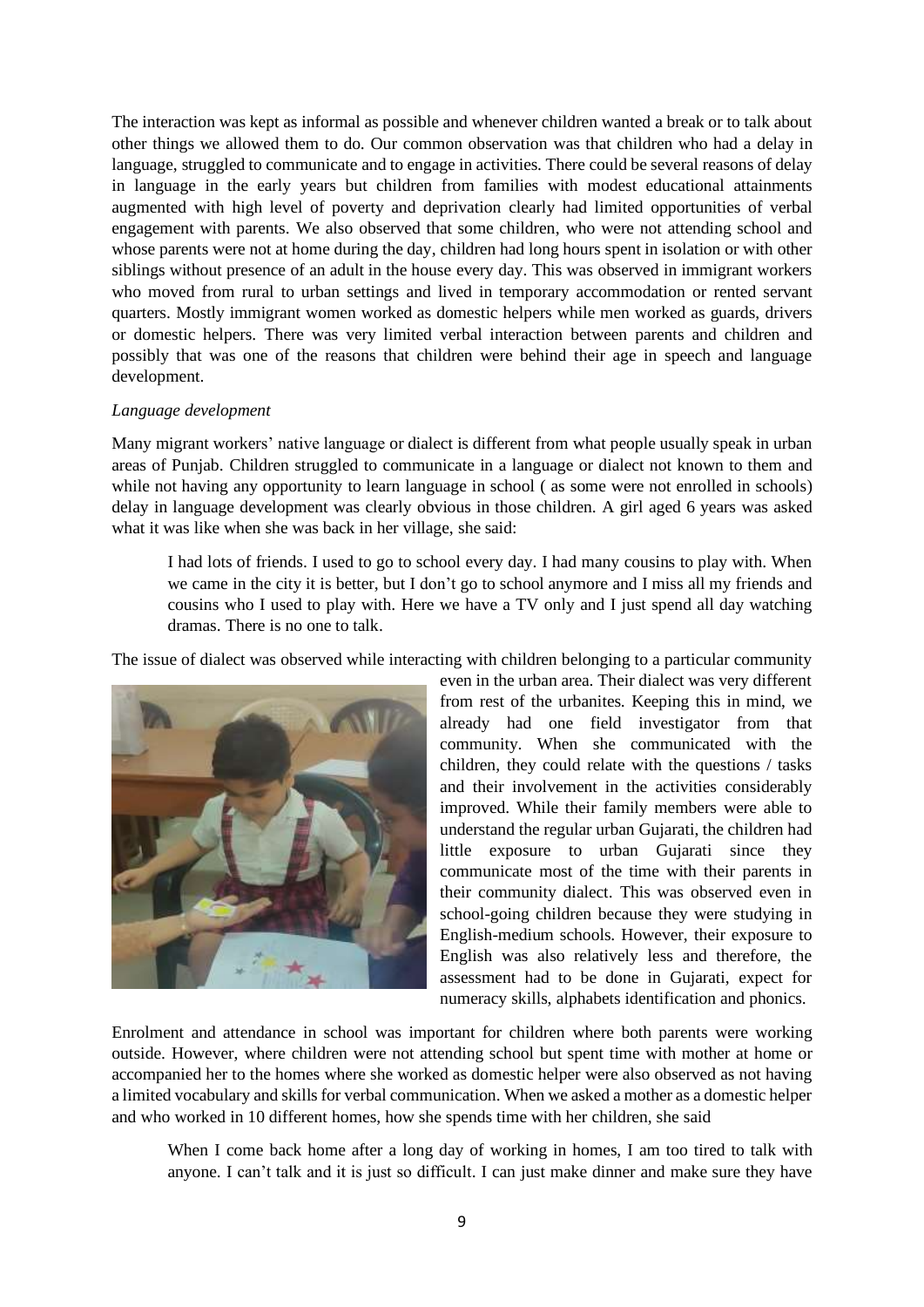eaten enough, and they have some food for breakfast in the morning as I leave home very early. On weekends I have so much cleaning and work at home.

Busy working routines are the reality of people living in urban settings. More women choosing to work means that attending schools should be essential for children rather than living in isolation and missing several opportunities of learning that are available in school. Moreover, parents are generally less aware of the importance of talk with children and this is more so for parents with no literacy. Talking with children, sharing experiences, telling stories or reading books are the activities that help children learn vocabulary and skills for communication. Parenting skills beyond caring for children's physical needs are not known to many parents. Parents playing with children was not commonly observed and informed by parents when they were asked how they spend time with their children. Most parents were busy in jobs and where mothers who were housewives could not tell more than just telling the daily chores in house. One mother said,

There is so much to do at home. I spend all my day in cleaning, cooking and doing laundry. Children just play on their own.

A stark contrast is observed in urban areas in the upbringing of children among families with modest socioeconomic background and the elites. Surat, the district where pilot studies were undertaken in Gujarat shares a unique characteristic compared to other developed and urban districts of Gujarat. That is one of the reasons to choose Surat as one of the districts for this study. The uniqueness comes from the nature of industries based in Surat. The economy of Surat is driven largely by a number of smallscale textile, diamond and jari (brocade weaving) industries. Broadly, men with low-levels of education are employed as unskilled / semi-skilled workers in diamond and textile industries whereas women work in embroidery and allied tasks. These women work on job-based contracts and work from home. The children of these families where women work from home were found to be vocal and active. Their involvement in tasks was also observed to be higher. On the other hand, the children from elite families were found to be confident, vocal and have high involvement. The children from middle-income families, where both parents spend their time in 9-6 office jobs had a bit of supressed children. Here too, children living with grandparents were relatively vocal, whereas children from nuclear families were shy. Presence of parents also seemed to put pressure on them to perform better, which led to lower involvement, whereas children performed better in the absence of parents.

School is a place that provides structured learning activities, resources, space and various opportunities for children to learn language and practice skills. Children who spend their developmental years of life in home environment with very limited learning resources and opportunities, are behind their peers who attend school in language development. There is a scope for policy initiatives to promote parental learning following the model of Head Start and Sure Start centres in the US and UK, where parents from disadvantaged groups could be encouraged to take part in programmes to learn parenting skills where they can support children at home during their developmental years. In India, an Anganwadi centres (AWCs) are akin to formal pre-school. Though, AWCs were originally developed to cater to the nutritional needs of children, it has expanded its scope to overall development of the children. Integrated Child Development Scheme (ICDS) operates through AWCs and takes care of the nutritional needs of pregnant women, lactating mothers and children up to 6 years of age. AWCs run a pre-school for three hours a day, six days a week and teach the children to play in groups (socialization and sharing toys), identify the objects and pictures (cognition), play with the ball and toys (sensory-motor development). So, apart from writing skills, which is not taught in AWCs until the child reaches the age of 6 years, children enrolled in AWCs were found to have the said qualities well-developed. Some AWCs have kitchen gardens developed as an initiative to be self-sufficient. Children were found to have clear cognition of the eggplant / brinjal, since it is commonly grown in AWCs in Gujarat. Children studying in private schools were found to have well-developed writing skills but lower cognition for identifying vegetables or grocery items.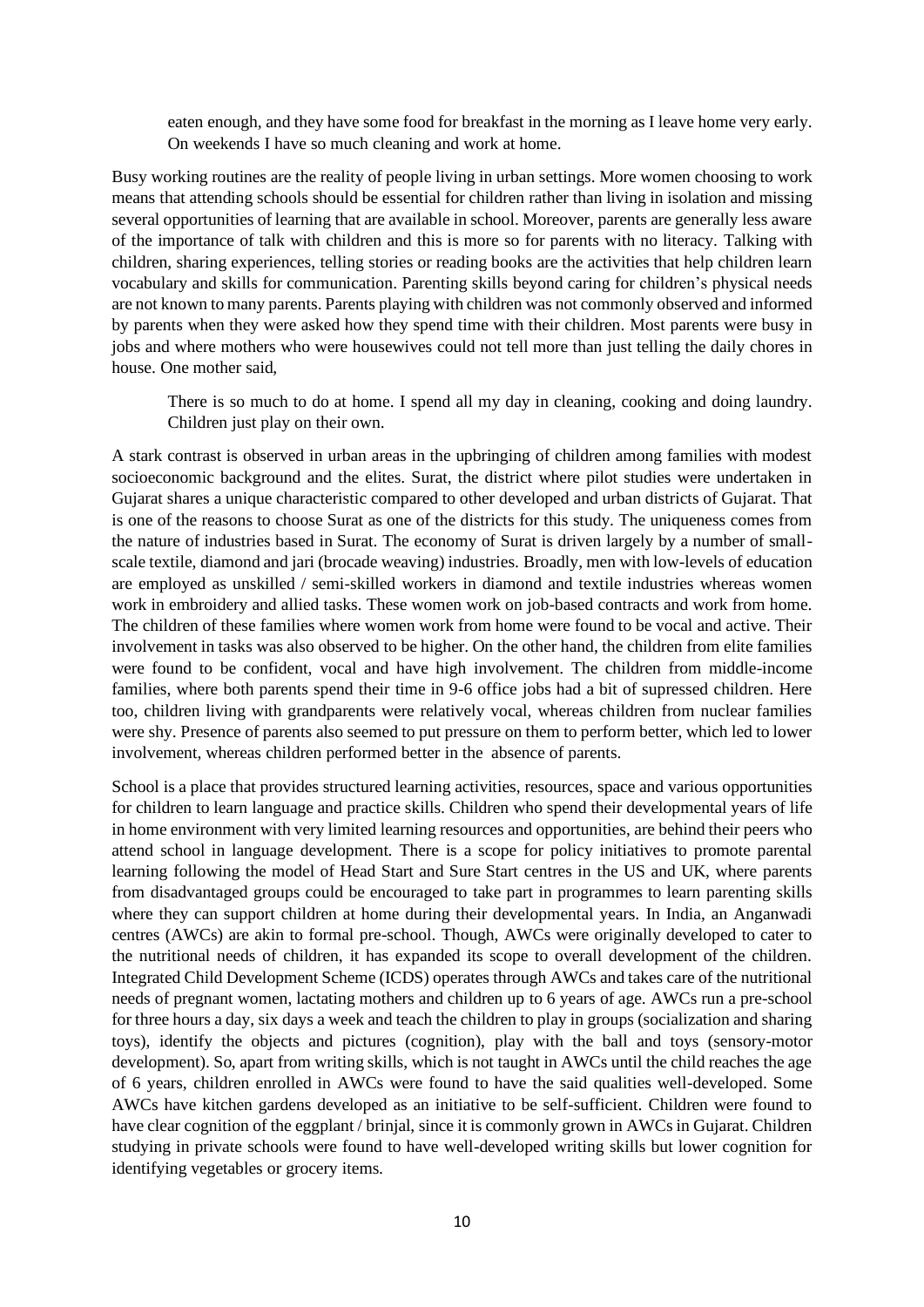## *Recognition of emotions and feelings*

We observed that many children not in schools struggled to identify emotions and feelings. This was not because they had no empathy or sense of feeling for pain, happiness and sadness but due to lack of vocabulary to name their emotions and feelings. Most children could identify what is happiness and what makes them happy, but identifying or recognising sadness and pain was difficult for many children not attending school. However, those who attended school attributed sadness to experiences at school such as, 'when teacher shouts at me', 'my friend hit me', 'when no one plays with me'.

We also observed that children living with single parent of a divorced family rationalise their sadness and pain more clearly than others. There were not many children in this category so this is just anecdotal evidence at this stage. We asked one such child what makes them sad and he said,



My mother does not live with us here. She has left us and now gone to another city and this makes me sad. I want her to come back home.

Coping with sadness was difficult for children to express in words. It is perhaps linked with their general experience of life at this stage that they do not understand or express sad emotions or possibly they do not have much vocabulary learned to communicate about sadness and coping strategy for sadness. It would be interesting to know the difference in children's language development and their ability to recognise and identify emotions and feelings after a year.

Despite this, most children were able to relate with sadness when showed the picture card of a crying girl. However, they fell short of vocabulary as mentioned earlier. They didn't know that crying is one manifestation of sadness. They said that "The girl is crying" and they came up with ideas for stopping her from crying. The most common answer from the children was "I will tell her, don't cry". Few of them said, "I will give her my toys" and some said, "I will play with her".

# *Quality and types of early years*

There was a lot of difference in the quality of early years schools and nurseries so even children who were attending, not all of them were receiving high quality care and education as expected. High cost schools had a lot of resources and qualified teachers to support children's learning and there was a curriculum implemented, including assessments of children's learning. However, many low-cost nurseries were not sufficiently equipped with learning resources and qualified teaching staff. The number of children attending low-cost nurseries were quite high but it seemed that the private low-cost sector needed a lot of support and infrastructure but the same was observed in a government elementary schools in the suburban regions where staff-student ratio was very high and the resources were sparse. Children were sent to school with whatever resources parents could provide such as school uniform, a school bag and in some cases a packed lunch, however many low-cost private school and government elementary schools did not have basic resources and qualified teachers to support children. In India, the enrolment rate has increased drastically after the implementation of Sarva Shiksha Abhiyaan (SSA – the mission for primary education to all Children). Government schools provide mid-day meals and AWCs provide breakfast, lunch and take-home snacks / raw-materials to children. While, it is difficult to comment with certainty on the quality of food, poor parents prefer to send their children to school, more for their hunger needs with education being positive externality. However, government schools do face resource constraint in terms of teacher-student ratio and is more pronounced in rural and remote areas.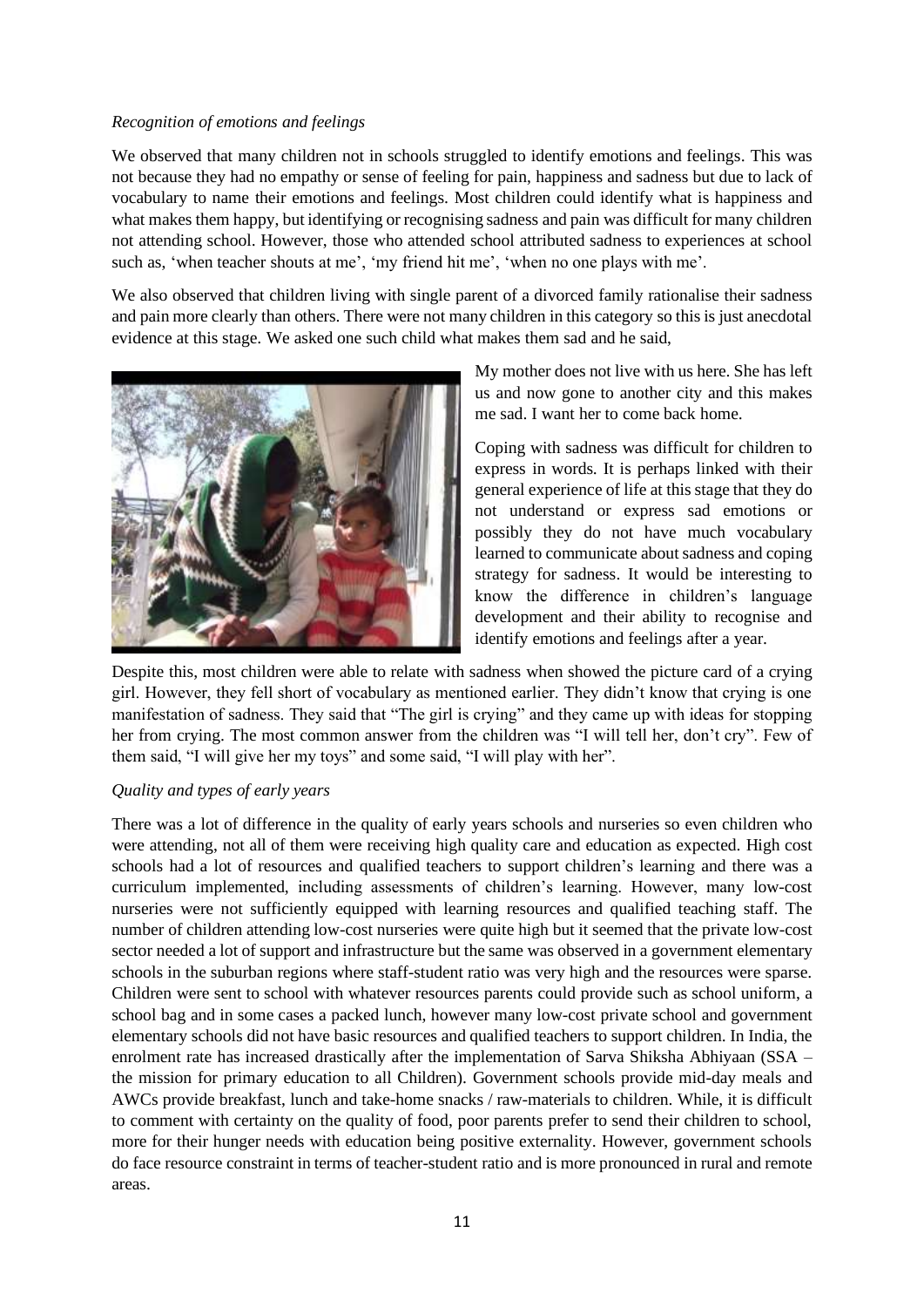Parents with average income level chose low-cost nursery schools instead of government elementary school provisions mainly because the government elementary schools are not nearby. There was also a perception that government elementary schools are not sufficiently resourced with qualified teachers and sending children to these schools will not support their learning and on the contrary children early years will be damaged if they attend those schools. This perception was more prevalent among high income group where parents were both educated and had means to choose high cost private schools and they could also afford the additional cost of school.

#### *Who choose school education for their children?*

Sending a child to school is a choice and it remains a parents' choice even after early years. However, a large number of children are now attending schools which shows that more parents are choosing school for their children. More women are joining the labour workforce which is also the reason that more children are attending school. However, in urban settings the lowest income group who are mostly daily wage earners, immigrants from rural areas without any qualification or even school education, and those who have no stable source of income, choose not to send children to schools. Income constraints is the major barrier that prevents parents to send their children to school, and the other is distance to elementary government schools. Safety of children was concern when free school provision was not available near home. Children's education is not a priority when income resources are very limited and there is no government provision to support children's enrolment in school. A mother was asked why she does not send her daughter to school and she said,

The school is not near, and I worry if she walks to school then it is not safe for her. It is at least safe that she is at home.

#### Another said,

We decided to come to the city so that we could earn some money and make a pukka house in our village. If I spend on school fees, I can't save money.

# A mother of four children said,

I am dependent on my brother's income. My husband is in jail for a minor crime. And I have a few months old baby to look after. I can't even work under such conditions. I have no other means to support my children. Two of them used to go to school before but now I can't pay the fees, so they don't go to school anymore. These are very hard times.

These barriers and challenges to attend school are associated with extreme poverty and lack of support network from government. However, some children from average and above average income group were also not in attending school and their parents were also not rural immigrants to urban centres. The sample does not have a large number of such children but there were some common barriers informed by parents. Mostly these children were dropout from schools rather than never enrolled.

One of the reasons children drop-out from schools was that they were clearly in the category of children with learning difficulties. Their school experiences were not happy and teachers could have found them struggling to learn and were difficult to keep up with peers in the class. Children struggling in school never liked going to school and gradually parents stopped sending them to school.

#### A parent of one child said:

He was always unhappy at school. He is slow in learning and the teacher always complained about him. We changed school as well, but he never liked going to school because it was difficult for him. He is at home now and we have arranged a private tutor for him. At least he is happy now and doesn't cry every morning.